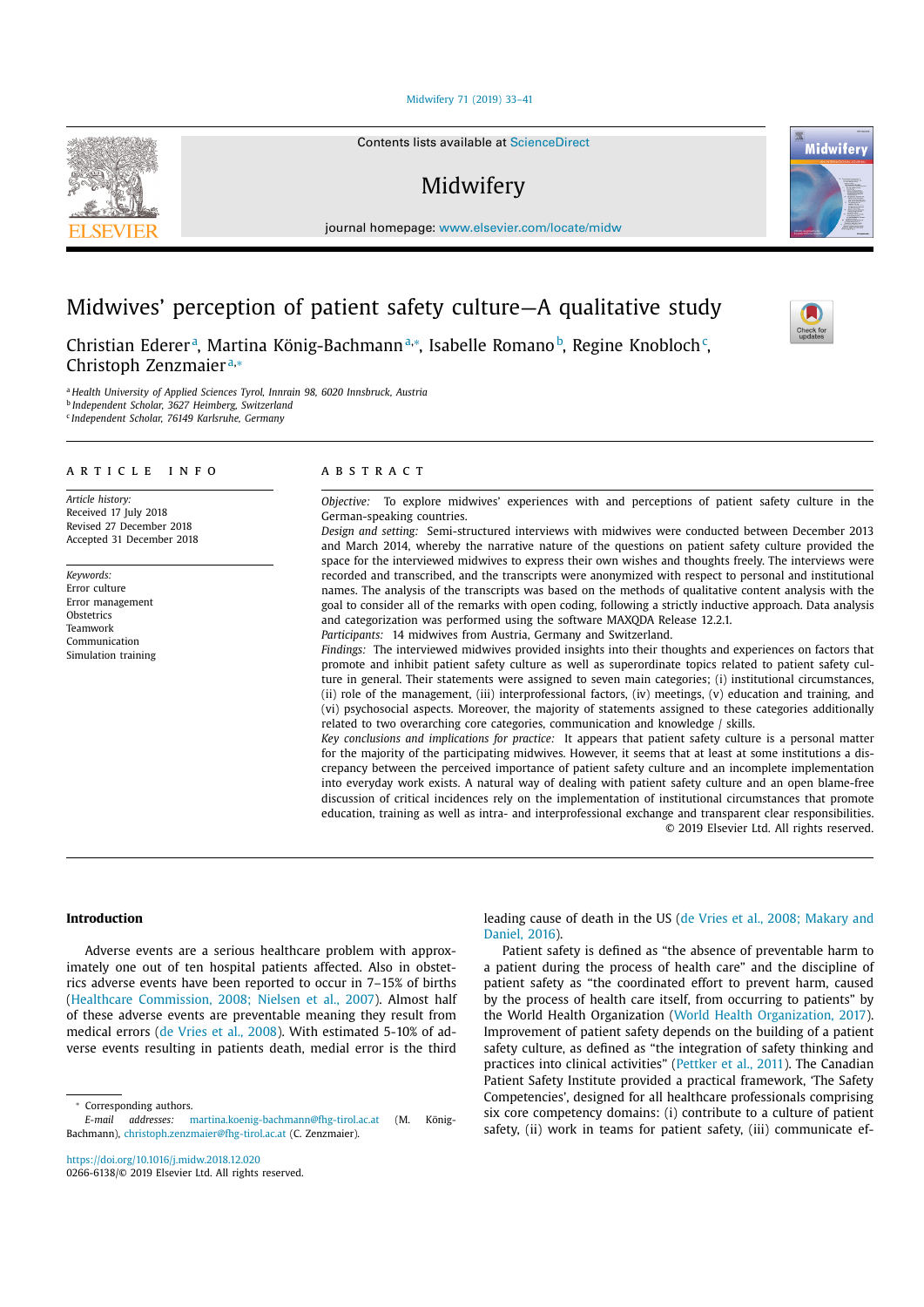fectively for patient safety, (iv) manage safety risks, (v) optimize human and environmental factors, (vi) recognize, respond to, and disclose adverse events (Frank and Brien, 2009).

Healthcare provider attitudes about safety culture can be evaluated by questionnaires such as the Safety Attitude Questionnaire that assess six dimensions or patient safety subcultures, namely Teamwork Climate, Safety Climate, Perceptions of Management, Job Satisfaction, Working Conditions, and Stress Recognition (Sexton et al., 2006).

Effective communication and teamwork are of particular importance in patient safety culture since communication issues are the leading cause of preventable adverse events (Gluck, 2012; Leonard et al., 2004). Modern healthcare is usually delivered by teams of individuals from multiple professions and disciplines. In obstetrics, for instance, nurses, midwives, obstetricians, anesthetists and neonatologists provide care. Various factors contribute to communication failures including educational, psychological and organizational factors (Leonard et al., 2004; Weller et al., 2014). Education and training occurs largely within professional groups resulting in different ways of organizing and sharing information. Psychological barriers include the hierarchical structure in healthcare, both intra- and interprofessional, that might inhibit people from speaking up (Leonard et al., 2004; Weller et al., 2014). It has been shown that nurses and midwives allowed others in the workplace to express their opinion but less frequently expressed their own opinions. Moreover, they used assertive behavior more often with others in the same profession but less likely with medical staff, whereby managers, the work atmosphere and fear were viewed as obstacles (Timmins and McCabe, 2005).

An important approach to improve patient safety is learning from preventable events and near misses. Consequently, the vast majority of hospitals have implemented adverse-event-reporting or critical incidence reporting systems (CIRS). However, substantial shortcomings in hospital reporting systems regarding broad staff involvement, supportive environments for reporting as well as distribution and consideration of reports have been reported (Farley et al., 2008). We previously conducted a survey among midwives from German-speaking countries, demonstrating that only 14% of 831 respondents review adverse events in CIRS meetings at their workplace (Romano et al., 2013). The readiness to report critical incidences can be reduced by various factors, such as hierarchical structures and fear. Thus, a successful implementation of reporting systems requires active leadership commitment by valuation of transparency and encouragement of reporting as well as the establishment of a just culture, since responding to medical errors with blame will discourage transparency (Gluck, 2012; Scholefield, 2005).

Whereas safety culture questionnaires have been applied more frequently to investigate safety culture in obstetrics, both in hospitals (Nabhan and Ahmed-Tawfik, 2007; Pettker et al., 2011; Raftopoulos et al., 2011; Timmins and McCabe, 2005) and in primary care practices (Bodur and Filiz, 2009; Verbakel et al., 2014), knowledge on the midwives' perceptions and experiences regarding patient safety culture obtained by qualitative research is limited.

In the present study, we investigated patient safety culture as perceived and experienced by midwives from Austria, Germany and Switzerland using in-depth semi-structured interviews. The obstetric healthcare system provided in the German-speaking countries is highly comparable, with approximately 98% of births taking place in a hospital ward. The vast majority of these wards are obstetrician-led, whereas midwife-led delivery wards in hospitals are rare. To assess all areas of midwifery-related work, the study sample comprised of both, midwives employed in hospital wards as well as freelance colleagues.

# **Methods**

The qualitative study design applied in this study was chosen in order to obtain a view as unbiased as possible of how midwives see patient safety culture and the factors that inhibit or enhance it. The study design was based on the following principles: (i) Diversity of sample (multi-site, various countries, various types of employment, full-time/part-time employment), (ii) a narrative interview technique and (iii) inductive data analysis.

## *Interviewed midwives*

Face-to-Face interviews with 14 midwives were conducted between December 2013 and March 2014. The midwives worked in Austria ( $n = 9$ ), Germany ( $n = 2$ ) and Switzerland ( $n = 3$ ) and each interview took place in the respective country of employment.

In addition to geographic diversity, the midwife sample included the following types of employment.

Hospital midwives  $(n=9)$ : Employed at a hospital. Hospital midwives work in the labor ward, provide postpartum care and are involved in antenatal outpatient care.

Charge midwives  $(n=2)$ : Employed at a hospital, in addition to the work as hospital midwife they manage the labor ward.

Self-employed midwives  $(n=5)$ : Mainly provide antenatal care, antenatal classes and puerperal care as a freelancer. Some selfemployed also attend home births.

Affiliated midwives  $(n=2)$ : Self-employed midwives with a contract with a hospital. In contrast to self-employed midwives, affiliated midwives additionally work at the labor ward.

The sum of employments listed exceeds the total number of participating midwives because several midwives had more than one employment at the time of the interview, e.g. working part time as hospital midwife and part time as freelancer.

Information concerning country and type of employment was gathered to demonstrate the diversity of the sample. The study goals did not include investigating potential differences between the groups.

## *Interview procedure*

In order to create an atmosphere in which the participants felt that they were understood professionally, the semi-structured interviews were conducted by midwives. However, interviewers were not employed at the same institutions as the interviewees, thus ensuring professional distance. At the beginning of the interviews, structured data were collected concerning country, position, working hours and type of employment. The remaining questions were posed in a semi-structured fashion. The narrative nature of the questions on patient safety culture provided the space for the interviewed midwives to express their own wishes and thoughts freely. This may be exemplified by the following question: "When you think of patient safety culture, what spontaneous thoughts and ideas do you have?"

In a subsequent section of the interviews, midwives were asked, to talk about their experiences regarding a specific CIRS platform for midwives (Fälle für Alle e.V.) that we and others developed. "Fälle für Alle" is an international, extra-institutional, German language, online CIRS for midwives. Interviewees were asked about their thoughts on factors that inhibit or would enhance the usage of this platform. Because of the deductive nature of such material, it has not been included in the present study, but was instead published elsewhere (König-Bachmann et al., 2015)

The interviews were audio-recorded and transcribed; the transcripts were anonymized with respect to personal and institutional names.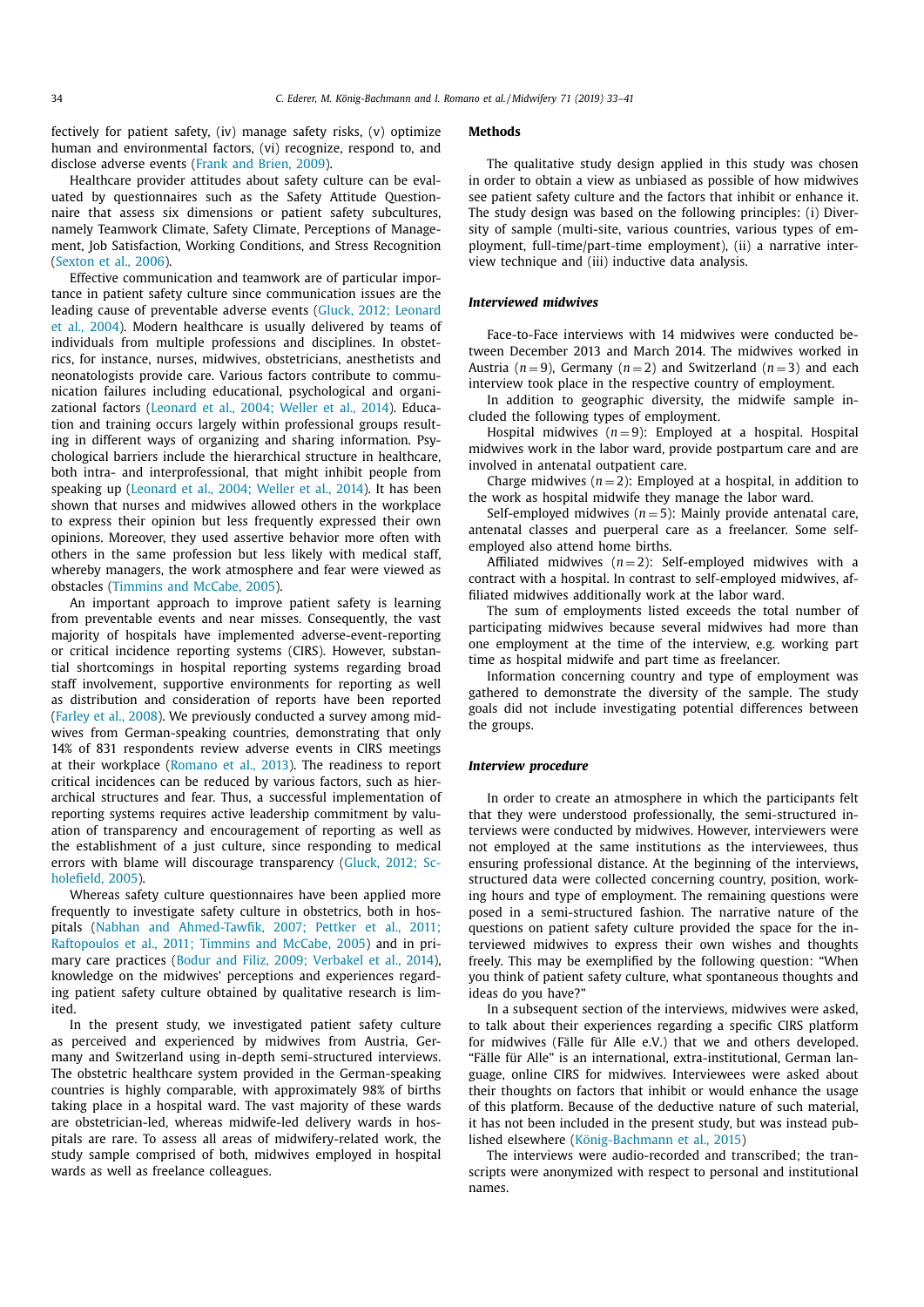## *Analysis and evaluation*

The intention of the study was to allow the identification of aspects of patient safety culture that had not yet been addressed by theoretical approaches or quantitative empirical studies, or areas not yet characterized as meaningful within midwifery.

An analysis of qualitative interview data was performed using the qualitative content analysis proposed by Mayring (2000, 2010). Accordingly, the transcripts were analyzed by the stepwise inductive construction of codes, which were subsequently grouped to form the categories. The goal was to consider all of the remarks with open coding, following a strictly inductive approach. The categorization was performed in several iterative steps, each with immediate reference to the material collected. To enhance the trustworthiness of the results, a second researcher independently performed coding, and occasional differences in the researchers' conceptions were discussed and resolved in the research team.

In regard to the questions concerning inhibiting and enhancing factors, the interviewees were not asked whether these factors were present at their workplaces. Nevertheless, references to their own work were frequently made by the midwives, and this information was included in the analysis, building an axial relation between the codes and categories. Data analysis and categorization was performed using the software MAXQDA Release 12.2.1.

## *Presentation of results*

The presentation of the results shows the categories with the related codes in a table. It is designed to fulfill scientific standards, providing a basis for potential further studies, including those with a quantitative focus. Furthermore, the presentation should also offer decision makers a practical list of ideas that can be used to consider areas and measures for patient safety culture improvement.

When discussing inhibiting and enhancing factors, the midwives often made reference to their own workplaces, noting whether such factors were present there. This information was included in the results under the header "at own workplace".

Codes relating to psychosocial aspects were not summarized in tables. Because of the uniqueness of the personal emotion-focused coping strategies given by the midwives, these comments are given in full and were not summarized. In discussing the mood or atmosphere of a given setting, the midwives often gave single-word responses; these are represented in a word cloud of enhancing and inhibiting factors.

## **Findings**

In the course of the conducted interviews, the responding midwives provided insights into their thoughts and experiences on factors that promote and inhibit patient safety culture as well as superordinate topics related to patient safety culture in general.

The respondents emphasized the specific role of the midwife, given that occurring errors may have consequences throughout the entire lifetime of the newborn. In this respect, one midwife mentioned a German proverb:

*"When someone dies at age 80, then it is no longer the fault of the midwife."*

This proverb indicates that it could be the midwife's fault when someone dies before the age of 80. Consistently, many of the interviewed midwives pointed out that they perceive a feeling of high responsibility to avoid errors. A hospital midwife stated that:

*"There are simply things we are not able to afford to do in our job. That's just the way it is."*

Consequently, many of the midwives' statements indicate their desire for improved patient safety culture, in hospitals as well as in private practice:

*"And I think that the healthcare system urgently needs reform. If we had a different patient safety culture, our whole way of working in the hospital would change. In private practice, too."*

For the interviewed midwives, the most important prerequisite for a good patient safety culture is the willingness to communicate errors frankly to colleagues and to management, because as a hospital midwife noted:

*"Error management culture means learning from people who have already made mistakes."*

Another hospital midwife in this respect particularly emphasized errors that caused no harm to the patient or nearby misses:

*"And I find that mistakes need to be discussed openly at the workplace – even if nothing happened. Because the next time, something might happen."*

Thus, patient safety culture is perceived as a measure that can result in a positive aftermath of a negative event, as expressed by a hospital midwife:

*"A mistake is not positive in the sense that I'd want to make it more often. But patient safety culture means that I can talk about it openly, and something can be gained from it."*

Despite the perceived importance of a frank communication regarding errors, several of the interviewed midwives tended to adapt to the work environment in their facility. They would support error management culture but refrain from initiating it. A hospital midwife that also works as freelancer stated:

*"If I knew that others talked about their mistakes, I would talk about mine."*

Besides the atmosphere at the workplace, there were additional conditions at the institution addressed that impact on the development and maintenance of a patient safety culture. Several midwives commented on this aspect when comparing institutions where they worked. A hospital midwife comparing two facilities:

*"In one hospital, mistakes are hushed up as much as possible. In another hospital, there was a good error management culture with case discussions, which meant that the team was able to deal with them better."*

Similarly, the importance of management is emphasized in comparisons of how errors were dealt with. For example, a hospital midwife reported a change in error management due to the replacement of the ward head:

*"And for us, it would've been really, really important to talk through everything* [note: errors] *again, including with the physicians who were involved, but then nothing happened. That's completely different with our new head."*

The present discussion is thus concerned not only with the collection of opinions, but also aims to gather ideas on how to improve also organizational factors for error management.

In the subsequent sections, the identified promoting and inhibiting factors for patient safety culture as perceived and experienced by the interviewed midwives are summarized. Statements by the interviewees were coded and assigned to the main categories (i) institutional circumstances, (ii) role of the management, (iii) interprofessional factors, (iv) meetings, (v) education and training, and (vi) psychosocial aspects.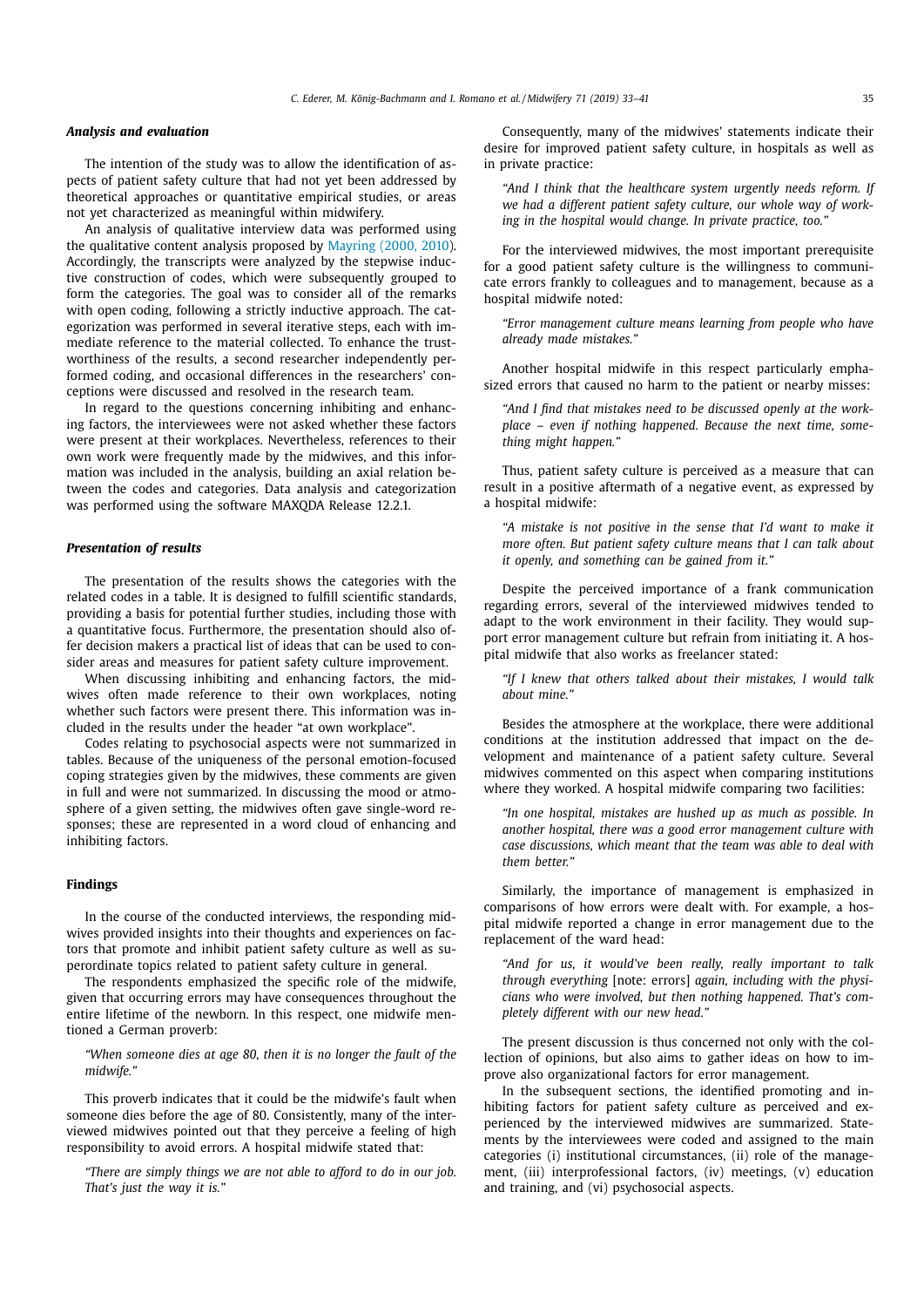#### 36 *C. Ederer, M. König-Bachmann and I. Romano et al. / Midwifery 71 (2019) 33–41*

| Codes                                              | Described at the own workplace as |
|----------------------------------------------------|-----------------------------------|
| Addressed by the majority of the respondents       |                                   |
| Hospital CIRS                                      | Existing, missing*                |
| Addressed by several respondents                   |                                   |
| Defined procedure to handle errors                 | Existing, missing*                |
| Designated responsible person for error management | Existing, missing                 |
| Working standards                                  | Existing                          |
| Addressed by one respondent                        |                                   |
| Written documentation of errors                    |                                   |
| General concept for patient safety culture         | <b>Missing</b>                    |
|                                                    |                                   |

**Table 1** Codes related to institutional circumstances regarding patient safety culture.

<sup>∗</sup> Most frequent answer.

## *Institutional circumstances regarding patient safety culture*

After being asked by the interviewers about institutional circumstances at the workplace, almost all midwives referred to hospital-specific CIRS, and all respondents were familiar with the concept. However, several midwives indicated that no such system was in use at their workplace or that the CIRS at their institution was not intended for use by midwives or was not being used by them. One hospital midwife reported that the anonymity of the system, although implemented in the technology, was not realistic because errors affecting births could clearly be traced to one department. Moreover, because of the small size of the team, the involved midwife could also easily be determined.

Many midwives stress the importance of having a defined procedure to handle occurring errors. Several midwives commented that there was no formal system for dealing with errors in place at their workplace, as noted by a hospital midwife:

## *"Errors are just left there, without being dealt with."*

Working standards were mentioned frequently by the respondents as a mean of preventing errors and, indirectly, of improving patient safety culture. A self-employed midwife pointed to the *"great potential"* of institution-spanning working standards that should be coordinated by the midwife community.

An affiliated midwife, who also works as a freelancer, expressed her wish for written documentations of occurred errors at the facilities *"so that one can react better in a similar case."*

When addressing the situation at their own workplace, several interviewed midwifes frequently referred to a lack of certain patient safety measures, such as a designated person responsible for error management. Although some measures were in place, a hospital midwife perceived a lack of a general concept for patient safety culture at her facility:

*"For me, it's all just somehow loosely connected."*

Table 1 summarizes all identified codes related to institutional circumstances that affect patient safety culture according to the interviewed midwives.

## *Hierarchy: the role of the management in patient safety culture*

All surveyed midwives have addressed the management's role in patient safety culture and managers' responsibility and possibilities. In most cases, these statements referred to the management in general, to the charge midwife or to their own role and responsibility as charge midwife or manager, whereas the medical management was rarely addressed.

In particular, the charge midwife plays an important role for the patient safety culture in her area of responsibility. The interviewed midwives perceived the management not only as a formally responsible institution but also as a personal contact person for the individual midwife or the whole team as expressed by a hospital midwife:

*"I do not really have the feeling that I cannot dare to say anything - so I am able to go to the management and just talk about problems."*

While several midwives emphasized the possibility to talk to the management about errors, one charge midwife experienced the opposite, a lack of direct conversation with the team.

*"So, for my part, I do miss the direct conversation. I personally only notice it (note: occurred error) through second or third parties and then I have to ask for further information."*

When talking about the management's role in patient safety culture, interviewed midwives reported a lack of objectivity by the management when evaluating errors.

*A hospital midwife stated regarding management's objectivity: "That you always handle it the same way and not, if it is this person you might rather overlook it, whereas when the other person is affected you point with your finger on it. And that can be like, it's always that particular midwife and now she did an mistake again. I experience that too. … For me, this is just fairness, it is important, that everyone is treated the same way when an error occurs."*

Several midwives expressed their desire for management's support in general and in the implementation of measures to improve patient safety culture. In particular, a hospital midwife addressed the supporting and protecting role of the charge midwife:

*"It seems important to me, that the management supports the culture of error tolerance, so I do not have to fear the others."*

Management's support is desirable in routine work but particularly in case of exceptional events culminating in pending litigation, as described by a hospital midwife:

*"The boss was always … on our side. He always helped a lot, even if it led to a lawsuit."*

All codes related to the role of the management in patient safety culture are summarized in Table 2.

## *Interprofessional aspects*

From an interprofessional perspective, the interviewed midwives frequently focused on the professional relationship between midwives and physicians. A charge midwife described midwives and physicians as:

*"Our two professions … which get along well."*

Another midwife, in contrast, sees *"a difficult relationship"* between midwives and physicians within the context of patient safety culture.

Besides the relationship to physicians, the respondents consider the appreciation they encounter from people of other professions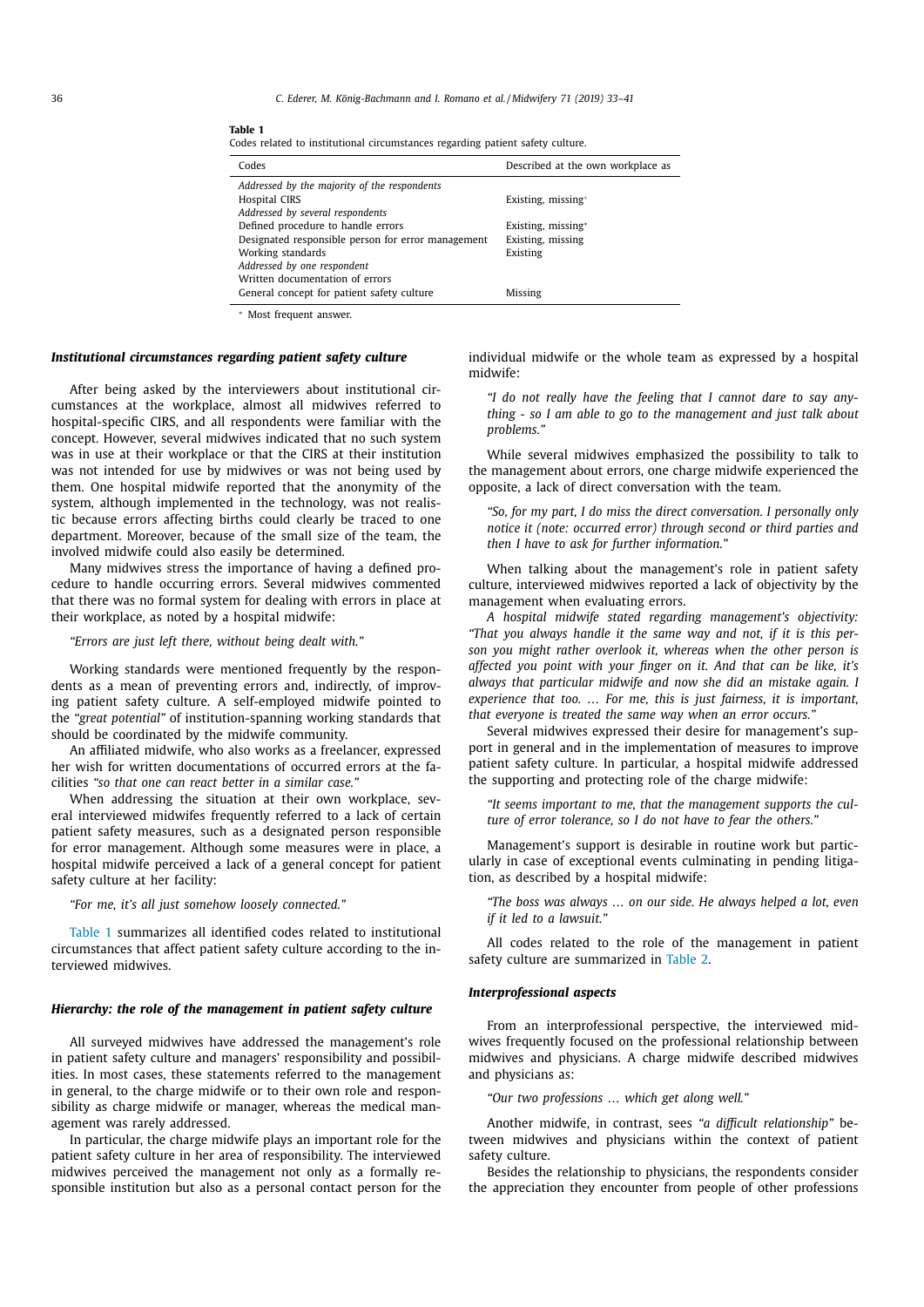## **Table 2**

Codes related to the role of the management in patient safety culture.

| Codes                                                                                                                                                                                                                 | Described at the own workplace as                     |
|-----------------------------------------------------------------------------------------------------------------------------------------------------------------------------------------------------------------------|-------------------------------------------------------|
| Addressed by several respondents<br>Talk to the management about errors<br>Objectivity, equal treatment of all employees<br>Backing if error occurs<br>Management should do training regarding patient safety culture | Existing*, missing<br>Missing<br>Existing<br>Existing |
| Search for culprit by management<br>Addressed by one respondent<br>Charge midwife supports open handling of errors<br>No sanctions from the management<br>Management supports error culture                           | Existing                                              |

<sup>∗</sup> Most frequent answer.

**Table 3**

Codes related to interprofessional aspects regarding patient safety culture.

| Addressed by several respondents                                                                                                                                                                                                                      | Codes                                     | Described at the own workplace as |
|-------------------------------------------------------------------------------------------------------------------------------------------------------------------------------------------------------------------------------------------------------|-------------------------------------------|-----------------------------------|
| Recognition of the profession of midwifery at the institution<br>Missing<br>Grey areas regarding responsibilities<br>Existing<br>Addressed by one respondent<br>Interprofessional meetings for error management<br>Existing<br>Shortage of physicians | Good working relationship with physicians | Existing, missing*                |

<sup>∗</sup> Most frequent answer.

important for a good patient safety culture. As a hospital midwife noted:

*"The respect for our work as midwives makes it … easier to talk about errors."*

One factor within interprofessional work that the respondents perceived as a concrete cause of errors and as a hindrance to good error management is the lack of clarity regarding responsibilities, as stated by a hospital midwife:

*"To know who's responsible for what."*

Another hospital midwife raised legal aspects: *"As midwives, we often find ourselves in grey areas … where it's not always clear what we' re allowed to do or what we're supposed to do."*

The respondents' wish for interprofessional meetings, including case discussions with participants from various disciplines, indicates that they value close interprofessional collaboration. In this regard, an affiliated midwife also mentions interprofessional colleagues besides the obstetricians in the labor ward, namely the staff from the post-anesthesia care unit, pediatric nurses and pediatricians.

Respondents named rigid and ponderous organizational structures as barriers to more effective interprofessional work. Such structures also stand in conflict with the open nature of midwifery as a profession:

*"I think that we're a very open profession. And if we've slipped too much into certain structures or hierarchies, it's hard for us to have the confidence to discuss mistakes properly."*

An overview of all codes related to interprofessional aspects regarding patient safety culture is given in Table 3.

## *Reprocessing: meetings and case discussions*

The interviewed midwives frequently addressed meetings as a possibility of reprocessing errors or to enhance patient safety culture. The statements referred to either meetings in general, to the opportunity to discuss occurred errors in team meetings or to the fact that occurred errors can trigger the implementation of meetings to enhance patient safety culture.

The importance of meetings for the patient safety culture of an institution is described concisely by a hospital midwife: *"In the other hospital, error management was good, with team meetings and case discussions, which meant that the team dealt with it better."*

However, the plain implementation of team meetings does not support patient safety culture if the required openness concerning errors is missing. Team meetings need an atmosphere were cases can be discussed frankly and truthfully as stated by a hospital midwife:

*"I'd need a team meeting that stated clearly: today, we're going to talk about this or that birth. It doesn't always have to be the bad cases. It should just be normal to talk through things that didn't go so well."*

A hospital midwife at another facility describes the atmosphere at the team meetings in her ward as follows:

*"In the team, everyone is very open, very open, especially at team meetings."*

Many interviewed midwives appreciated that in their institutions case discussion meeting take place when serious errors occur. In this regard a hospital midwife states:

*"When such cases occur, like we experienced recently, then a meeting with all people involved is called very quickly."*

Another hospital midwife refers to the realization of such meetings and describes an interprofessional case discussion:

*"Then we sat down together, and one person presented all the information, CTGs, and then we went through it together."*

However, several of the interviewed midwives reported that meetings following errors did not occur at their institution, As a midwife states regarding the maternity clinic in which she is employed:

*"No, we don't have anything like that. To me, that gives the impression that errors don't occur."*

Two midwives appreciated the implementation of regular quality circles, where occurred but also potential errors can be dis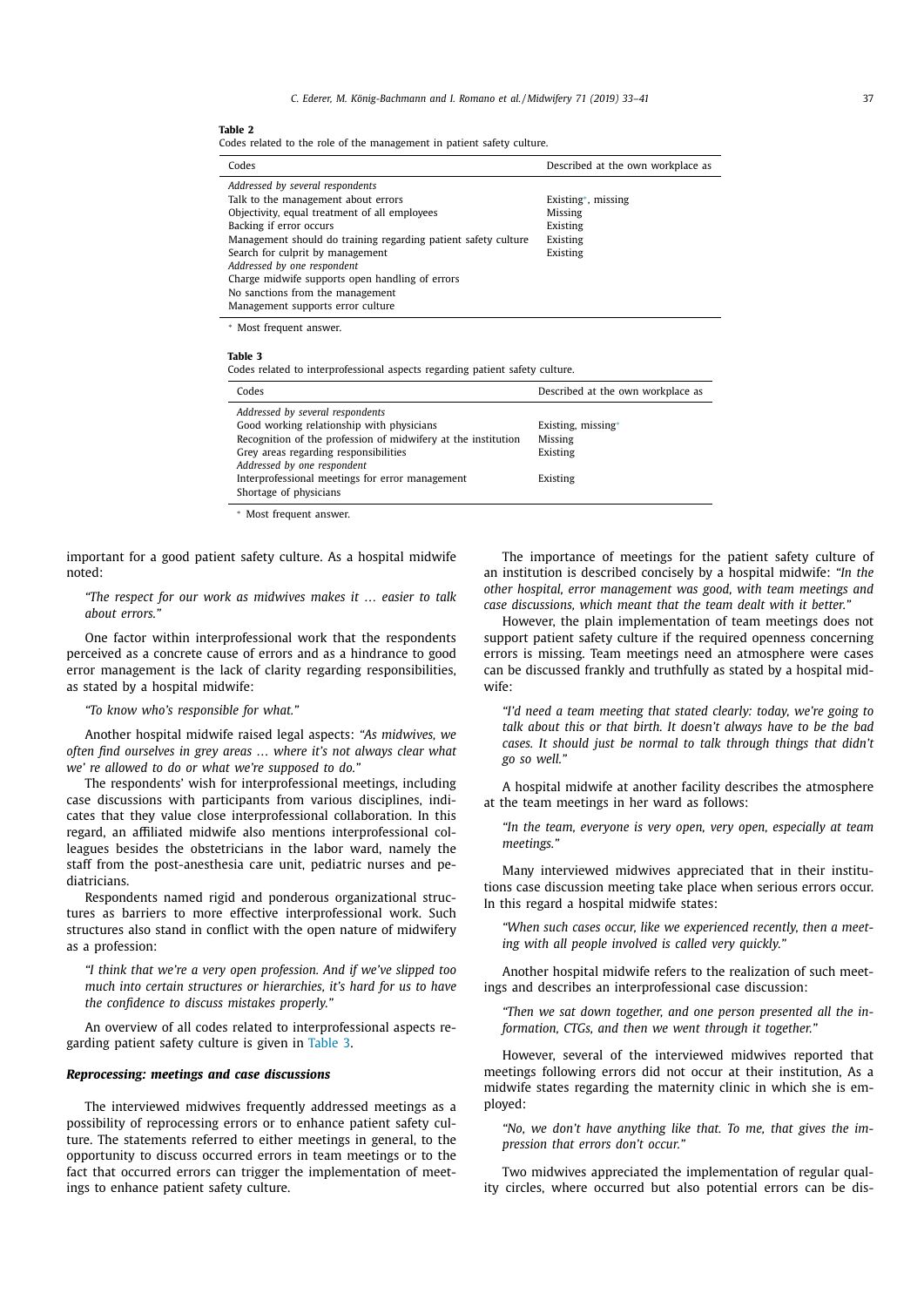38 *C. Ederer, M. König-Bachmann and I. Romano et al. / Midwifery 71 (2019) 33–41*

|--|--|--|

Codes related to reprocessing of occurred errors.

| Codes                                                                                                                                                               | Described at the own workplace as        |
|---------------------------------------------------------------------------------------------------------------------------------------------------------------------|------------------------------------------|
| Addressed by the majority of the respondents<br>Errors are discussed at team meetings<br>Case discussions as a result of errors<br>Addressed by several respondents | Existing*, missing<br>Existing*, missing |
| Regular meetings on errors/quality circle<br>Clinical supervision<br>Addressed by one respondent<br>Discussion rules, fairness, no-blame culture                    | Existing<br>Existing, missing            |

<sup>∗</sup> Most frequent answer.

cussed. An affiliated midwife declared that such meetings take place in her area once a year.

One midwife complained about the lack of supervision as an essential part of a no-blame culture at her workplace. Another midwife referred to positive experiences and enhancement of teamwork at her workplace due to implemented supervision.

A hospital midwife emphasized that for all kinds of meetings, adherence to discussion rules, fairness and a practiced no-blame culture are prerequisites for achieving success.

Table 4 summarizes all codes related to reprocessing of occurred errors in meetings.

## *Avoidance of future errors: education and training*

The majority of the interviewed midwives advocate staff education regarding patient safety culture. A hospital midwife emphasized the regularity of such trainings:

*"It would be ideal if there were repeated staff trainings on the workplace on this."*

Upon inquire of the interviewer, midwives specified topics that such education programs should address. A hospital midwife referred to law cases as a topic of interest:

*"I find it important for myself to hear something about law and legal cases in such a staff training. This includes: where is it applicable, why such incidents happen, how the processes are, to offer instruments to establish an error management culture. And if then something happens and a lawsuit occurs, it can be handled differently."*

Another hospital midwife who additionally practices freelance named self-reflection as a desired topic for trainings. A hospital midwife emphasized staff trainings with various teaching contents:

*"Yes, we do really need knowledge in different means of error analysis, processing methods and even more important I would find risk management. So, a real TRAINING, I think this is missing here extremely."*

Besides staff education and trainings, the interviewed midwives addressed the beneficial impact of simulation trainings. Whereas a midwife reported *"extremely positive experiences with a simulator in the labor and birth unit"*, a hospital midwife expressed her desire for simulation trainings that obviously were not implemented in her clinic: *"…like real emergency situations, to do simulations"* .

In Table 5, all codes regarding statements on staff education and training are listed.

#### *Psychosocial aspects*

In the course of the interviews, the midwives often expressed their idea of an ideal workplace atmosphere or how they experienced the atmosphere at their actual workplace and what feelings and emotions they perceive. In order to provide an overview over complex information thereby provided, named atmospheres or moods were summarized in a word cloud in Fig. 1. Moreover, deducible dependencies between individual aspects were depicted, and they were classified as either enhancing or inhibiting a workplace atmosphere that enables and enhances patient safety culture (Fig. 1).

Many of the above listed codes (Tables 1–5) deal with problemfocused coping strategies. Additionally, the interviewed midwives frequently related to their personal strategies to cope with their feelings and emotions after demanding situations at the workplace such as critical incidences or occurred errors. In order not to lose the individuality of these statements, they were completely presented in original quotations and loosely grouped according to their content in Fig. 2.

## **Discussion**

The present study investigated the perceptions and experiences of midwives regarding patient safety culture by means of in-depth semi-structured interviews. Given the limited knowledge in this area obtained by qualitative research, this study provided interesting and novel insights into the way patient safety culture is established and applied in obstetrics. To our knowledge, this is the first in-depth qualitative study addressing the perspective of midwives from German-speaking countries on patient safety culture.

The interviewed midwives were in general very interested in the topic of patient safety culture as indicated by the substantial and extensive answers given to the open-ended questions. The factors and concepts addressed in the interviews by the midwives related to various personal, structural and organizational levels of everyday work. Consistently, identified codes were assigned to categories that reflected these various levels, namely (i) institutional circumstances, (ii) role of the management, (iii) interprofessional factors, (iv) meetings, (v) education and training, and (vi) psychosocial aspects. However, when analyzing the individual codes in the single categories, it becomes evident that many of these codes relate to one of two overarching core categories, communication and knowledge / skills.

The frequent naming of communication aspects demonstrates the high importance of communication to ensure a good patient safety culture as perceived by the interviewed midwives. These findings are in line with importance of communication in patient safety culture reported in previous studies (Gluck, 2012; Leonard et al., 2004; Weller et al., 2014). Therefore, improving communication is a key factor to ensure patient safety culture. However, at their workplace, some of the interviewed midwives were lacking various communication forms or platforms that were perceived as important or helpful. These included oral forms of communication such as talking to the management about errors, discussion errors at (interprofessional) team meetings, case discussions or quality circles, and written forms such as written documentation of errors or CIRS.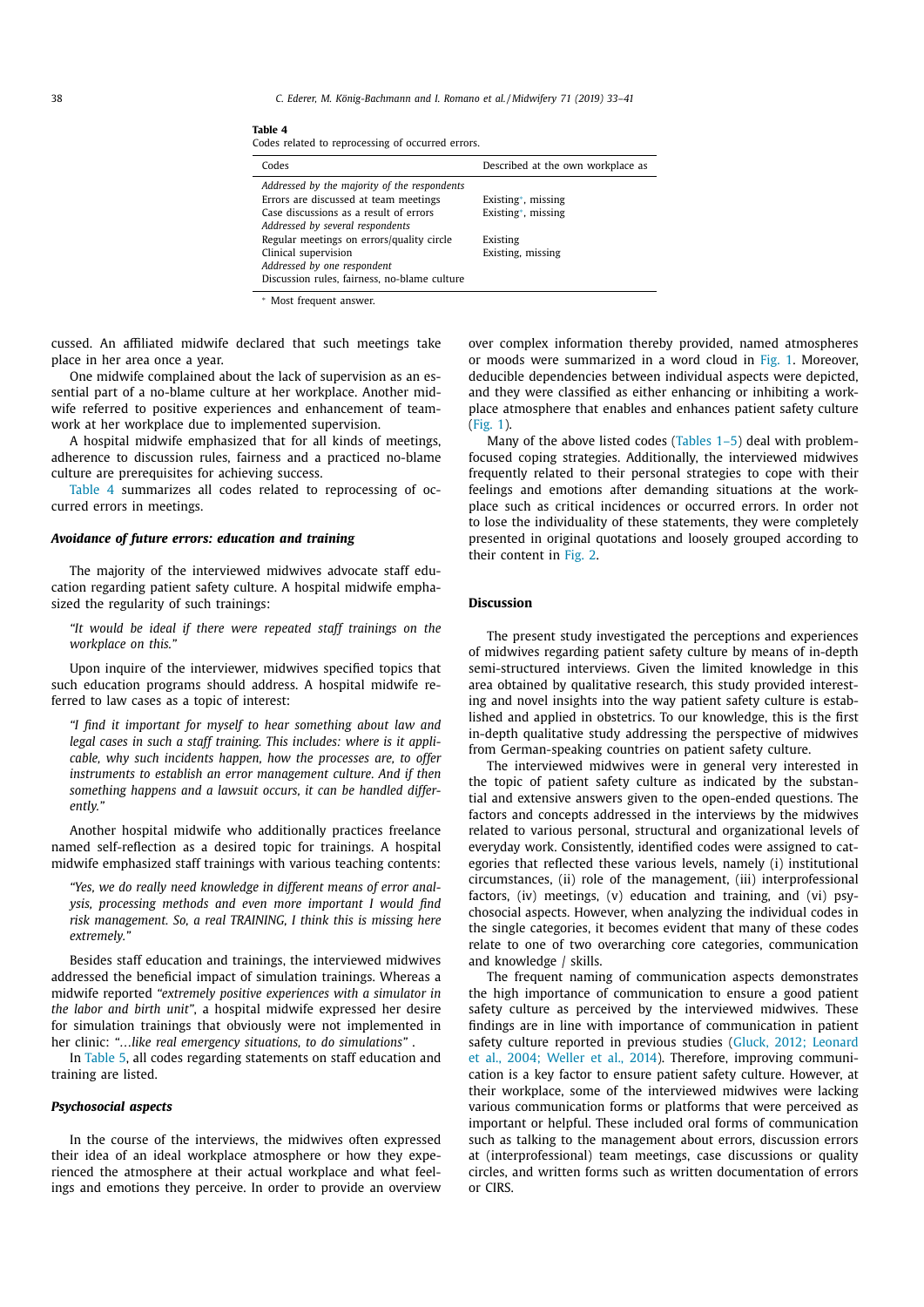| an |
|----|

| Codes related to patient safety culture in education and training. |  |  |  |  |
|--------------------------------------------------------------------|--|--|--|--|
|--------------------------------------------------------------------|--|--|--|--|

| Codes                                                   | Described at the own workplace as |
|---------------------------------------------------------|-----------------------------------|
| Addressed by the majority of the respondents            |                                   |
| Staff training error management culture in general      | Existing, missing                 |
| Addressed by one respondent                             |                                   |
| Staff training legal clarifications/lawsuits            | Missing                           |
| Staff training self-reflexion with errors               |                                   |
| Staff training means of error analysis, risk management | Missing                           |
| Simulate emergencies                                    | Missing                           |
| Simulation in labor and birth unit                      | Existing                          |

# **ENHANCING FACTORS**

## **INHIBITING FACTORS**



**Fig. 1.** Impact of the workplace atmosphere on patient safety culture. Expressions of the workplace atmosphere, feelings and emotions perceived by the interviewed midwives are classified as either enhancing or inhibiting factors for a workplace atmosphere that enables patient safety culture. These factors can either impact the general atmosphere in everyday work related to patient safety culture or the atmospheric and emotional reactions to occurring incidences.

Communication can be an effective mean to develop a positive atmosphere at the work place. In this respect, the midwives addressed the importance of a good working relationship with midwives and physicians, and the requirement for recognition of the profession of midwifery within the interprofessional team. Patient safety culture benefits from mutual tolerance and respect. The midwives criticized grey areas regarding responsibilities, which can also be the result of missing or wrong communication. Legal provisions on who is responsible for what, do not replace communication in critical situations. The greatest danger is the supposed assumption. Speaking clears up misunderstandings and wrong assumptions, and is a mean to communicate tolerance and respect. Thus, speaking is a prerequisite for a positive patient safety culture that is hindered by reticence and silence.

The second core category that summarizes many of the midwives' points addressed in the conducted interviews is knowledge and skills. In the statements of the midwives is a feeling of insecurity is noticeable with respect to mistakes. 'What am I in charge of?' 'Will I be protected if I make a mistake?' There is a consistent desire for inner security/clarity, created by knowledge and skills regarding patient safety culture. A clearly defined process how to handle an error after it has become apparent, which also indicates how the involved employees are protected, creates security. The interviewed midwives often mention training and further education as well as written stipulations and guidelines.

Besides education and training to increase knowledge several midwives specifically addressed simulation training to enhance skills. Training critical events in the simulation not only reduces the likelihood to make errors in critical situations and limits the consequences of critical situations, but also counteracts fear and provides confidence and trust in the own capabilities. The desire for interdisciplinary teamwork trainings in simulation settings is in line with previous evidence of the potential effectiveness of such trainings by others and us (Merién et al., 2010; Störr et al., 2017).

The perceived uncertainties regarding patient safety culture and in dealing with errors that have occurred can result in a strong emotionality. When talking about potential or occurred errors or critical incidences the interviewed midwives frequently addressed their emotions and feelings such as anxiety, guilt and shame. Besides the circumstances at the workplace, these feelings appear also to be driven by the perceived specific responsibility of the midwife, given that occurring errors may have consequences throughout the entire lifetime of the newborn. This responsibility is also reflected in the recent public and political debates in Germany about the massively increased liability payments that causes considerable financial burdens on hospitals, midwives and attending physicians (Soergel et al., 2015). Knowledge and skills in patient safety culture acquired by (simulation) trainings and a good communication basis in the obstetric team can prevent a high emotionality and contribute to an objective approach with critical incidences.

To achieve these goals, certain institutional circumstances are required. Patient safety culture can be implemented in existing quality management processes such as team meetings and regular case discussions, or in specific measures in response to errors or critical incidences such as occasion-related case discussions and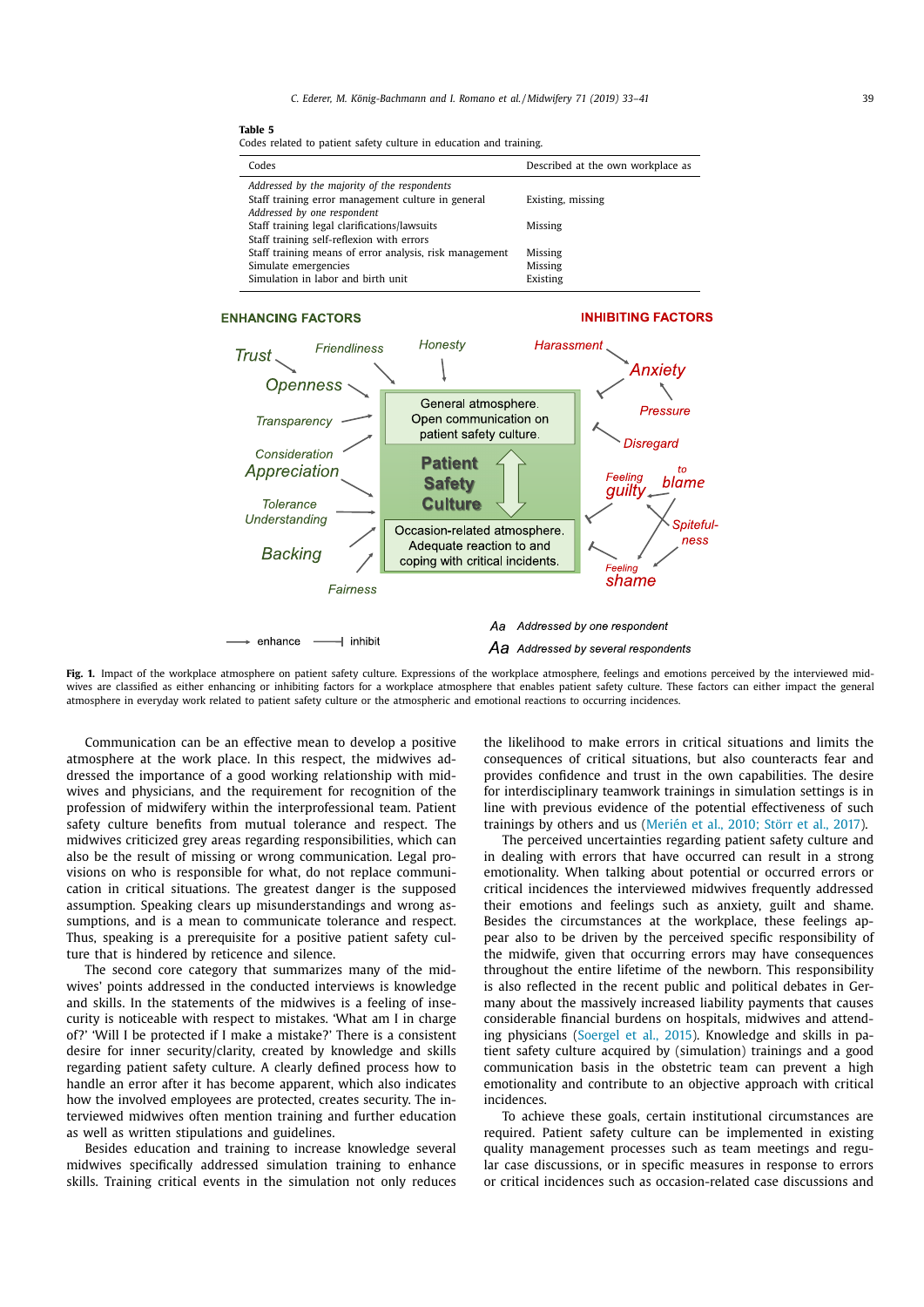40 *C. Ederer, M. König-Bachmann and I. Romano et al. / Midwifery 71 (2019) 33–41*



Fig. 2. Emotion-focused coping strategies. Personal strategies to cope with their feelings and emotions related to critical incidences or errors are given as original quotations from the interviewed midwives and loosely grouped according to their content.

CIRS. Successful implementation will depend on creating time and space to focus on patient safety culture in existing processes. The implementation of additional specific measures might be challenging, as this will cause additional organizational expenses for coordination. The management has a special role to enable patient safety culture, and the importance of the ward manager and leadership styles have been demonstrated previously (Pinnock, 2012; Sfantou et al., 2017). As highlighted in the Joint Commissions' 'Comprehensive Accreditation Manual for Hospitals' effective safety culture depends on a cycle of trust, reporting, and improvement: *'In the trust-report-improve cycle, leaders foster trust, which enables staff to report, which enables the hospital to improve. In turn, staff see that their reporting contributes to actual improvement, which bolsters their trust. Thus, the trust-report-improve cycle reinforces itself'* (Joint Commission, 2018). On the one hand, the management needs to create and provide the required institutional circumstances and on the other hand, it should serve as a contact point for the employees. Thus, the charge midwife has to fulfill a wide range of, partly contradictory, requirements: tough in enforcing institutional circumstances for patient safety culture but at the same time understanding in a personal conversation. Specific management trainings and further education can help to adequately fill these roles of a charge midwife. Alternatively, as suggested by one midwife, the responsibility for patient safety culture could be delegated to another (trained) staff member to relief the charge midwife. In general, the hospital management must support the charge midwife in her aim to continuously improve patient safety culture.

We identified two previous studies that investigated the perceptions of midwifery staff on patient safety culture by means of qualitative research. Currie and Richens (2009) performed focus groups with midwives in a large obstetric hospital within an urban acute NHS trust in England. In agreement with our findings, among the main themes identified were feedback and learning as well as communication. Moreover, they highlighted the need that patient safety is accorded the highest priority at the institution. Accordingly, specific education and training as well as the authority to complete incident reports has to be provided to all staff members (Currie and Richens, 2009).

Sinni et al. (2014) investigated perinatal staff perceptions of safety and quality in a midwifery-led maternity service in Australia by in depth open-ended interviews. Among the three major themes identified were clinical governance, highlighting the impact of the management, and inter-professional relationships. Additionally, in this midwifery-led service, midwives had the greatest impact on the safe delivery of perinatal care (Sinni et al., 2014).

The present study has several limitations. The representativeness is limited by the relatively small samples size. The findings of our study are reflective of a particular cultural and temporal context and thus might not be generalizable to other people or other settings, particularly such as other countries with differing health care services. In order to create an atmosphere of professional understanding, midwives conducted the interviews. Thus, for some study participants the professional distance might have been too low to speak frankly about the situation at their workplace. However, all participating midwives appeared to be very interested in the topic and provided extensive information on their perceptions and thoughts, indicating an open interview atmosphere.

In conclusion, from the conducted interviews it appears that patient safety culture is a personal matter for the majority of the participating midwives. However, at least at some institutions is seems that there is a discrepancy between the perceived importance of patient safety culture and an incomplete implementation into everyday work. A natural way of dealing with patient safety culture and an open blame-free discussion of critical incidences rely on the implementation of institutional circumstances that promote education, (simulation) training as well as intra- and interprofessional exchange and transparent clear responsibilities.

## **Conflict of interest**

None declared.

## **Ethical approval**

Not applicable.

## **Funding source**

This study was supported by the Tyrolean Science Fund (TWF) grant UNI-0407/39.